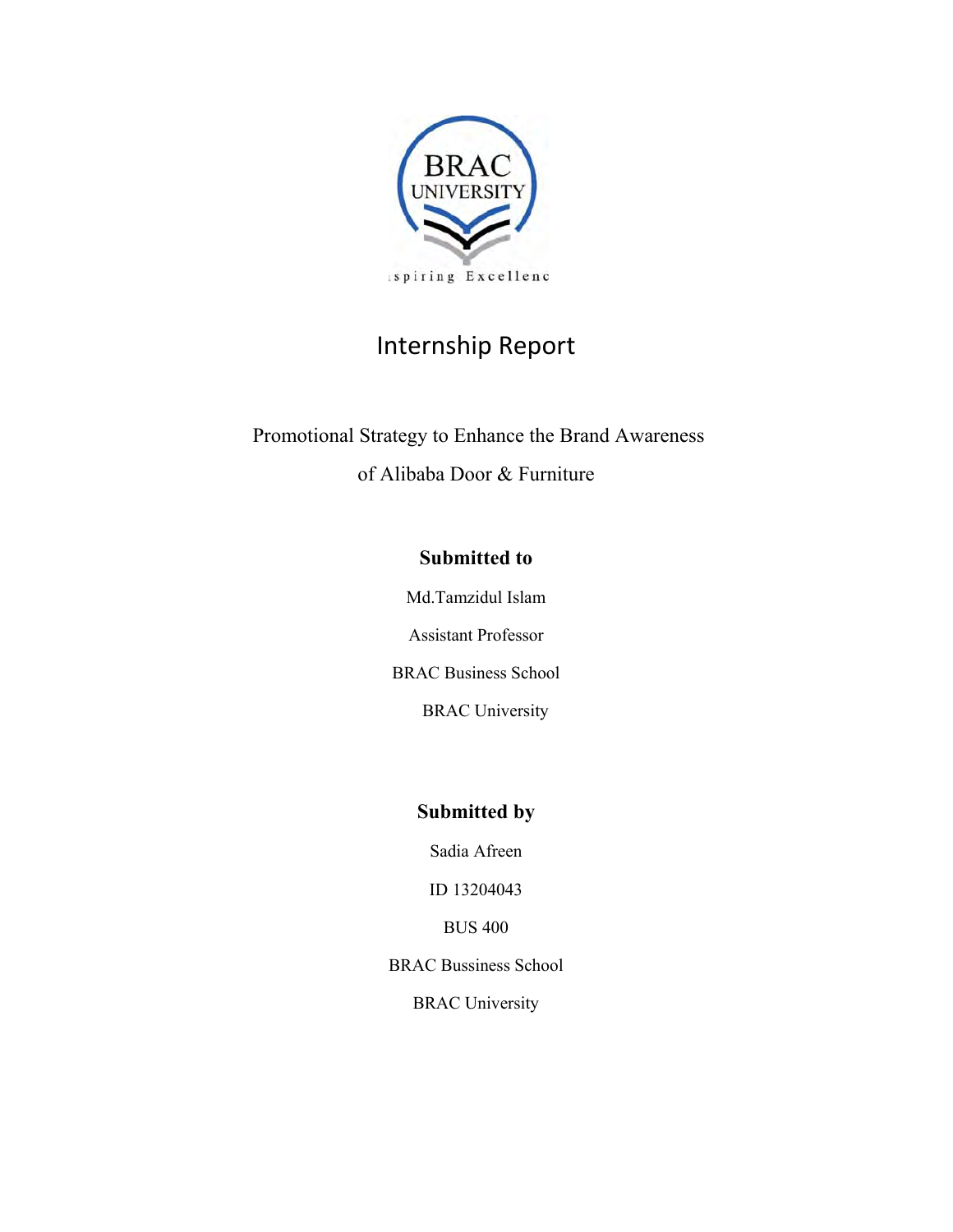5 October 2017

Md.Tamzidul Islam Assistant professor BRAC Business school BRAC university Dhaka

Subject: Submission of Internship Report on "Promotional Strategy to Enhance the Brand Awareness of Alibaba Door & Furniture".

Dear Sir

With due respect I wish to submit to you my internship report titled "Promotional Strategy to Enhance the Brand Awareness of Alibaba Door & Furniture" prepared as a part of the requirement for my Internship at Coronet Impex under the BBA Program of Brac university,Dhaka.

I joined under the brand Alibaba Door in the organization & was asked to develop a marketing strategy.Current industry practices,Segmentation of target market,effective way to approach B2B relations were then studied & therefore implemented in the proposed marketing strategy.

I wish to assure you that under no circumstances with any part of this report be reproduced in any manner.I duly hope tha this report has managed to fulfill the aims and objectives of my internship.I sincerely hope that this report fulfills the objectives and requirements of my internship and that it finds your acceptance.

Sincerely,

Sadia Afreen ID 13204043 BRAC Business School BRAC University Dhaka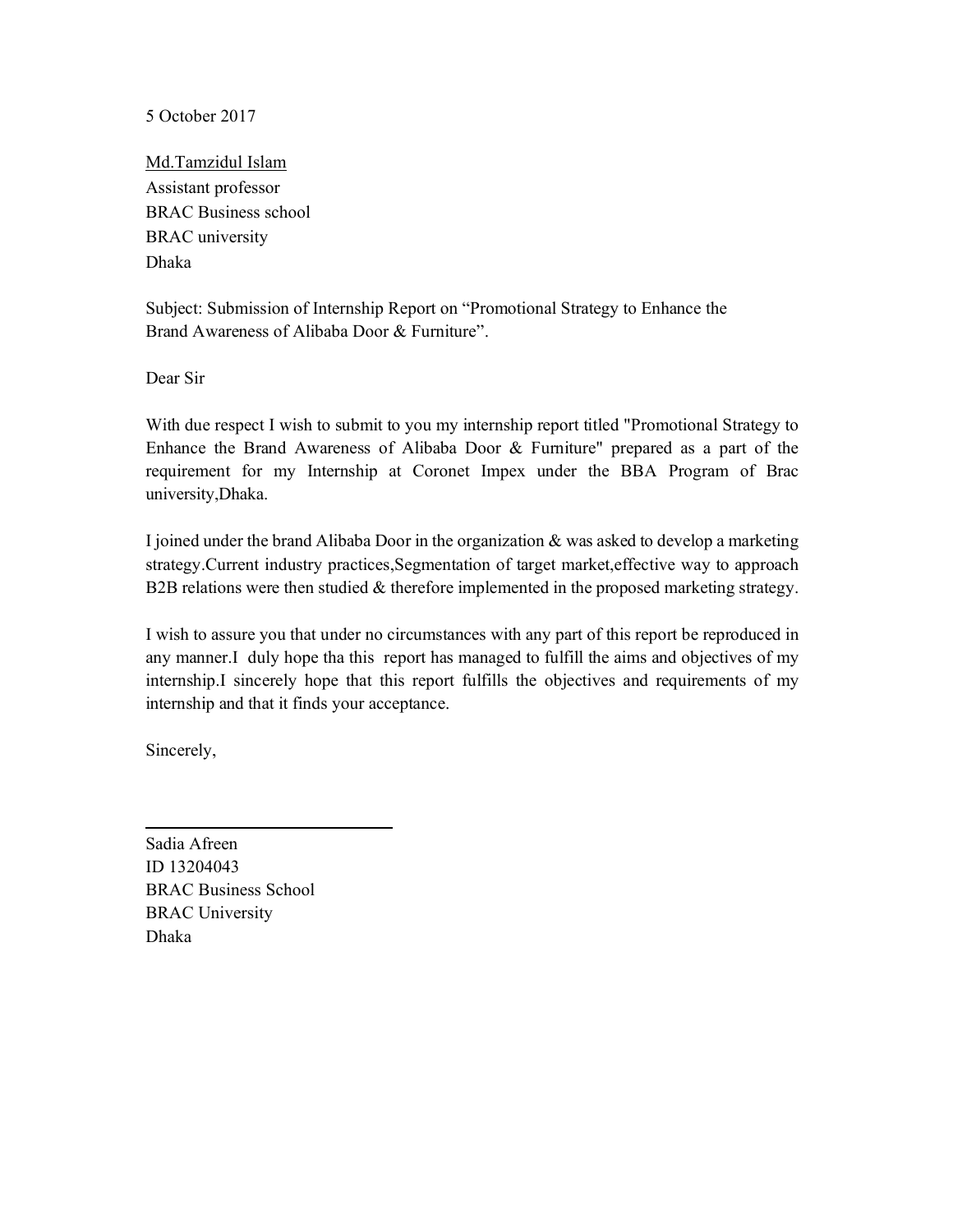#### **Acknowledgement**

For the preparation of this report I would firstly like to thank Mr. Mohammad Ali who have lent me continuous support through my internship and helped me understand the customs of Door industry . While I had been an intern. I would also sincerely thank him for allowing me to gatherall necessary resources towards the making of this report through him.I would also wish to extend my heartiest gratitude to Shiplu Rahman Khan for setting me up with severel employees of the organization, dealers & other B2B market players who were best placed to give mrelevant information for the formation of the report. It was very significant inorder to get a proper understanding the current marketing practices, the gap between that  $\&$  existing organizational practices  $\&$  how to make a bridge in between. He also shared his knowledge and experience whenever he could to make sure I understood all my responsibilities correctly, and for that I am indebted to him.Finally, I wish to sincerely thank Mr Jainul Abedin Shobuj, my supervisor for the internship, forcontinuously giving me important insights and instructions towards the successful formulation of the report, and her unrelenting support through my time at this university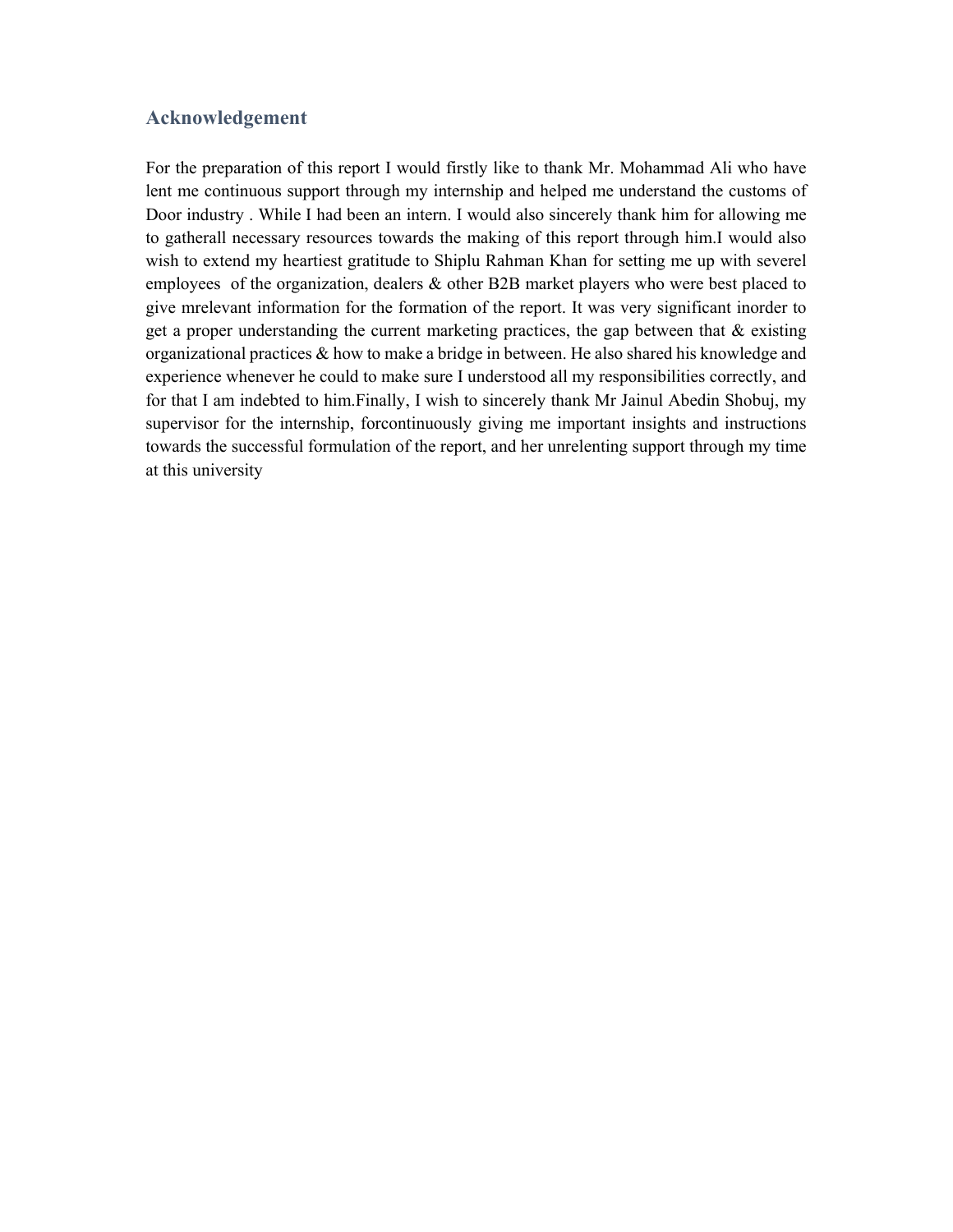| .11 |
|-----|
|     |
|     |
|     |
|     |
|     |
|     |
|     |
|     |
|     |

# Table of Contents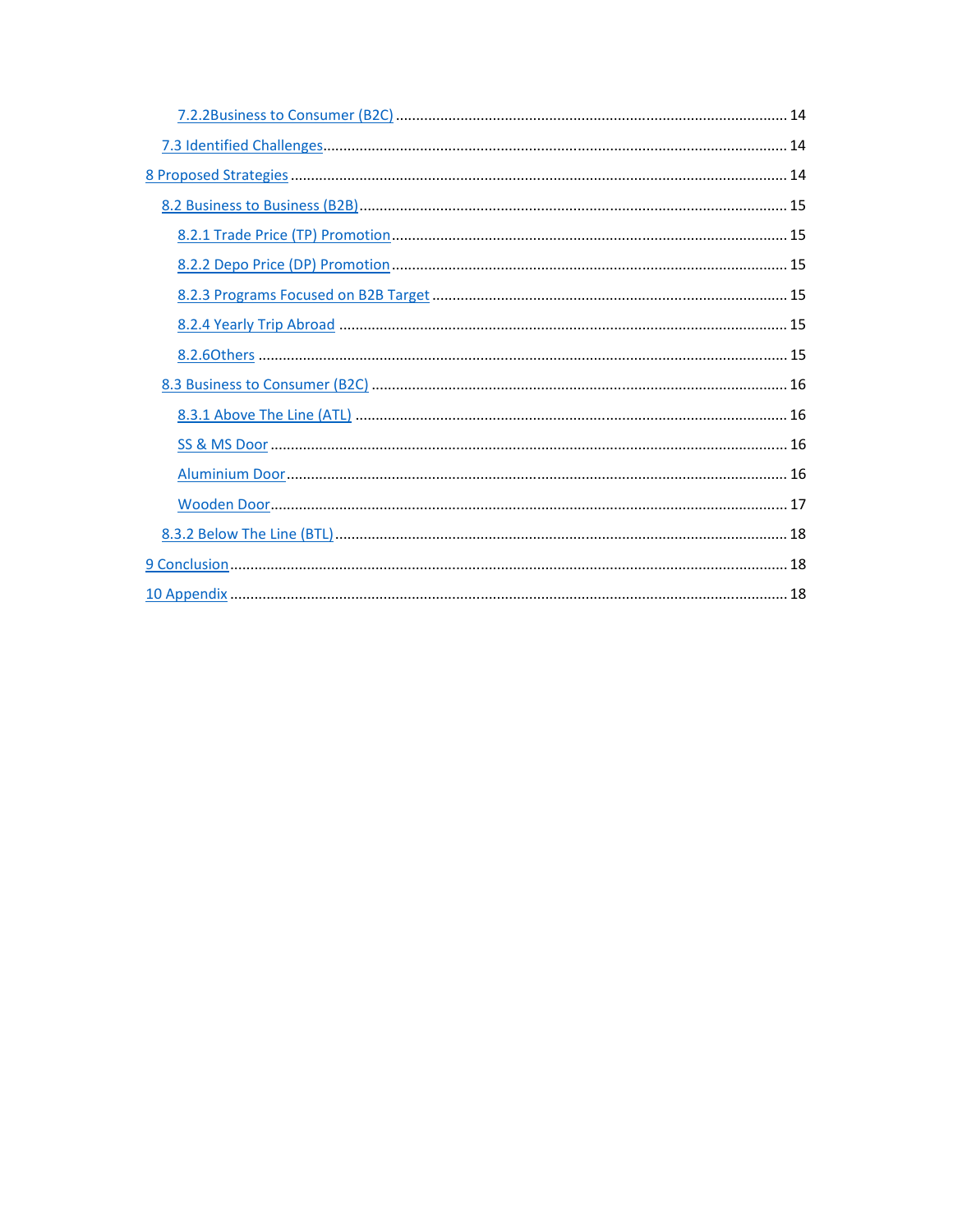## Executive summery

Alibaba Door & Furniture functions as an SBU of Coronet Impex. Established in 2002, it targeted to become the only brand back then in the industry. It has 10 retail outlets in Dhaka city  $\&$  41 dealers across the country. It targeted the premium consumer base who can afford the products at a premium price for a premium value.

However, the Door market dynamics have changed a lot after that. The market size is bigger with multiple Brands targeting the overall market with several strategies. The price point, raw material & product features (most importantly appearance) are the main factors in this. To cope up with  $\&$ eventually lead the market, Alibaba Door has made a wide range of product differentiation through innovation, continuous up gradation & maintaining brand equity. It has developed 6 types of interior door where the usual industry practices were only limited within wooden & PVC based door. With the increase of market demand & size, other wealthy organization have entered the market place with competitive offerings increasing the level & dynamics of competition.

Although the brand has considered different income groups & differentiated its product, Its still perceived to be the Premium brand charging premium price which is no longer the case. The main reason for this proposal I am figuring out an effective way to communicate its consumers based on current industry practices & the firm's competitive advantage.

It was realized that the firm lacks in its B2B strategy by limiting it only to its dealer where the other brands are continuously engaging into more B2B relationships. So several open ended discussions were held with the organizational employees, dealers & other B2B vendors of other brandsfocused on the current industry marketing practices, the brands existing marketing practices, how to upgrade, the brands competitive advantage, the focused target group & B2B relationships.

So the proposed reformed strategy includes the existing industry practices  $\&$  a combined way to incorporate them.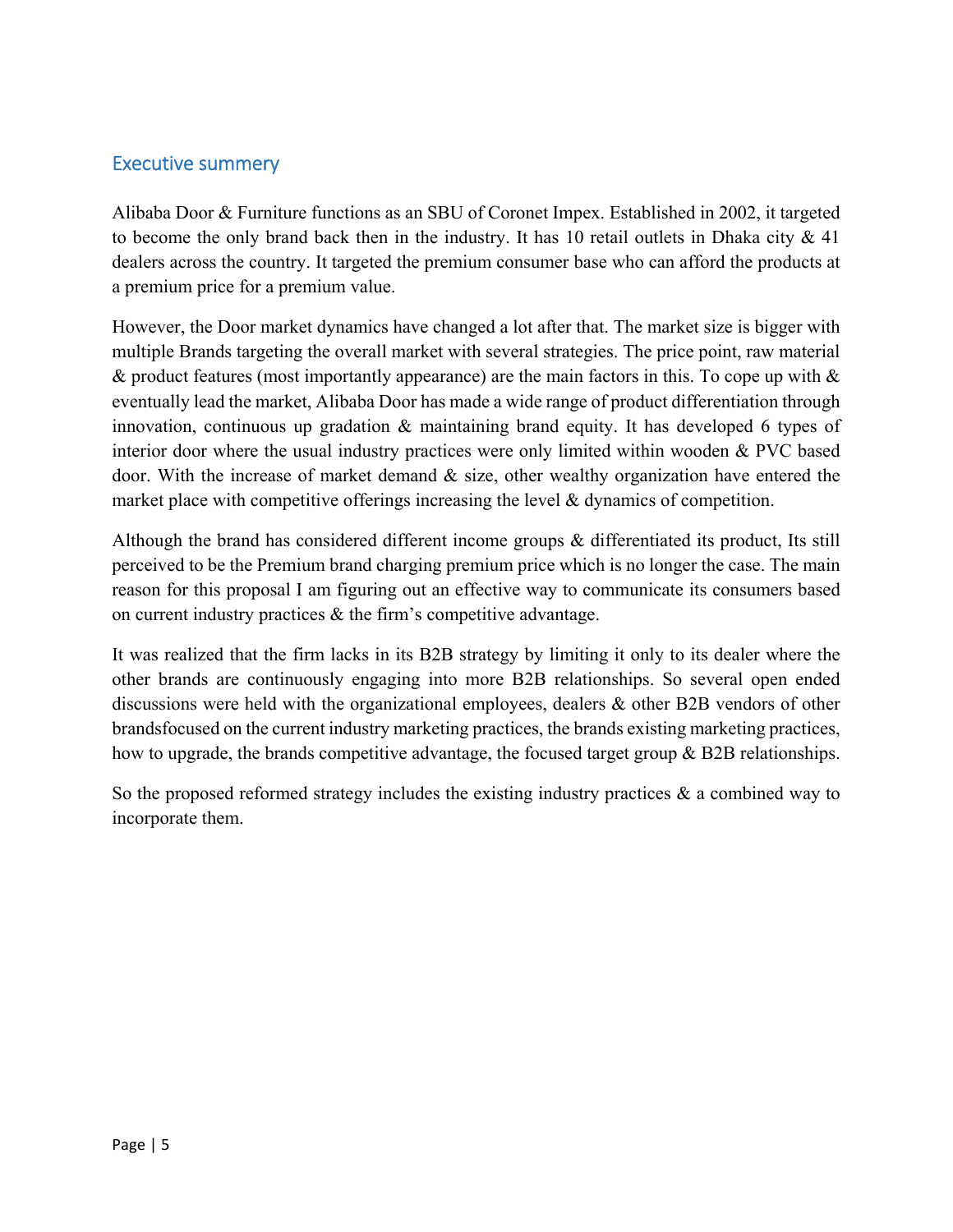## 1 Introduction of the project

Internship is a highly valuable experience opportunity for any student, especially someone studying BBA and who wishes to enter the corporate world. Some students join internship programs during the course of their undergraduate education, usually during summer or winter breaks, to get a feel of how the corporate world runs and what skills they need to hone to excel there. On the other hand, most universities offering BBA programs mandate an end of graduation internship so that their students get to experience the corporate track at least once before they head out into the job market.

Since its emergence, Alibaba Door  $\&$  Furniture has thrived on three basic promises to its customers: Premium Quality, Premium Value & Premium Pricing. This intial positioning was appropriate at that point because of the intese exterior product differentiation engaging modern technology in terms of raw material & production process.

Alibaba Door & Furniture's missions and visions can also include the comparatively more affordably priced interior product line. The brand has differentiated this particular product line 2 significantly because of its larger market base. However, they weren't communicated properly towards the end consumers & thus missing a big market share.

The reasoning of this proposal is to communicate the end consumer about "Reasonably Priced Interior & Exterior Solution" in order transform the brand's current positioning of Premium brand towards a People's brand.

At present, Alibaba Door & Furniture owns 8 retail outlets in Dhaka (in Uttara, Badda, Saedabad, Karwan Bazaar, Utterkhan etc). It has 11 dealers across the country which leaves a significant room for creating & sustaining more B2B relationships.

This report titled " Proposing A Reformed Promotional Strategy to Enhance the Brand Awareness of Alibaba Door & Furniture" has been prepared to fulfill the partial requirement of internship as part of the BBA Program of the Brac Business School, Brac University under the supervision of Md. Tamzidul Islam. I have worked at Coronet Impex as sales and marketing officer and this report has been prepared in alignment with my responsibilities at the company.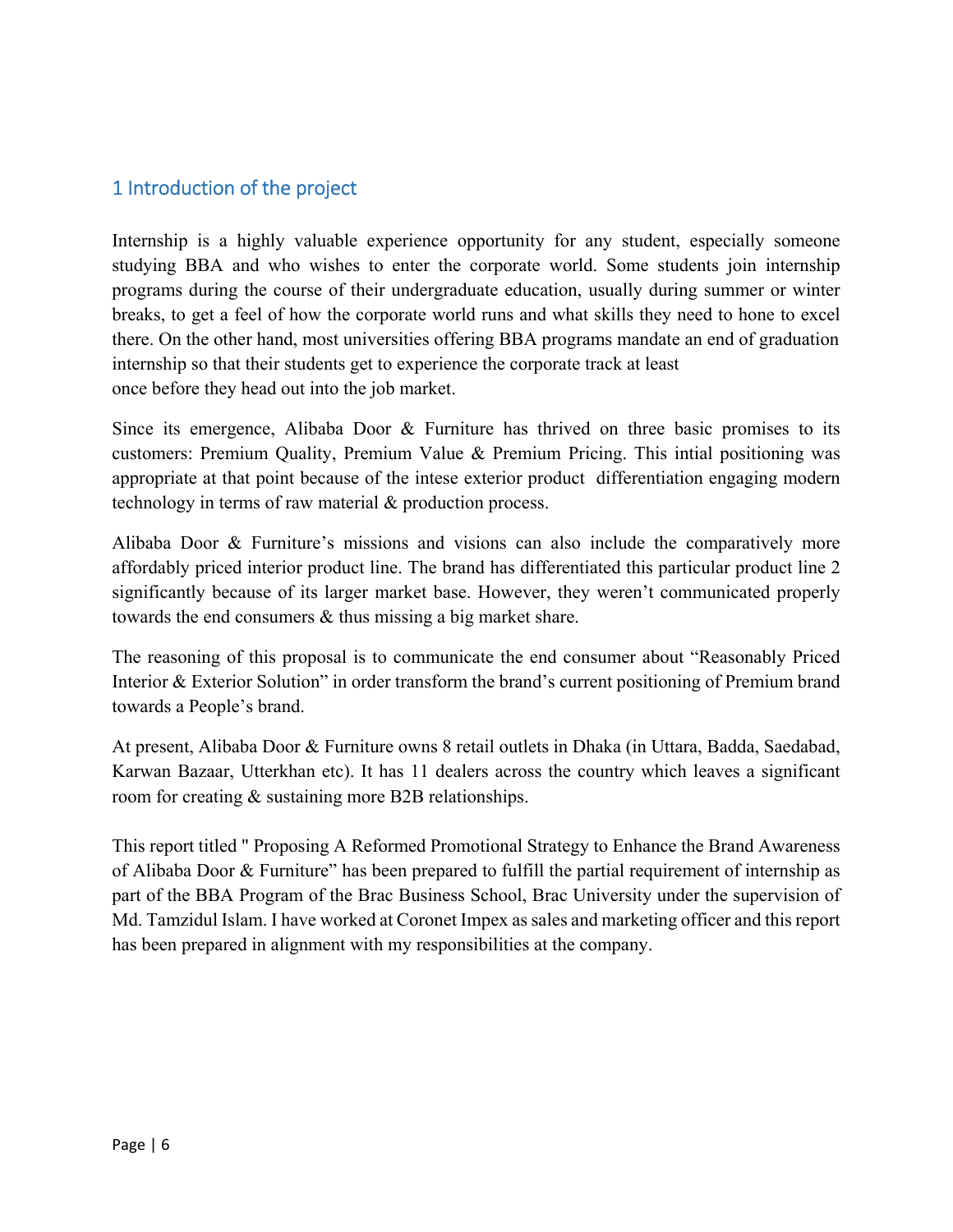## 1.1 Objectives

#### Broad Objective

Proposing a reformed promotional strategy to enhance the Brand Awareness of Alibaba Door & Furniture

#### Specific Objectives

Investigating into existing Marketing strategy & Activities of Alibaba Door & Furniture

 $\Box$  Identifying the challenges & issues regarding the existing Marketing strategy & Activities

 Devising a new Marketing Strategy in order to increase the Brand Awareness for Alibaba Door & Furniture

## 1.2 Scope

The scope of this report will be limited to:

 $\Box$  The regular B2B customers of Alibaba Door & Furniture

 $\Box$  The influencing factors of the buyers determined through a structured &open ended questionnaire answered by B2B vendors

## 1.3 Limitations

There are a few limitations of this study which could have influenced the finding:  $\Box$  Usually, for the B2B clients, a broad conversation was more informative, market centric & comfortable than filling up a close ended questionnaire. So an open ended quiestionnaire was made in order to achieve a broader understanding for the reformation of Marketing Strategy.

 $\Box$  Due to logistical constraints, all the geographical markets Alibaba Door & Furniture serves cannot be reached.

 $\Box$  The scope of the study was limited due to time and budget constraints.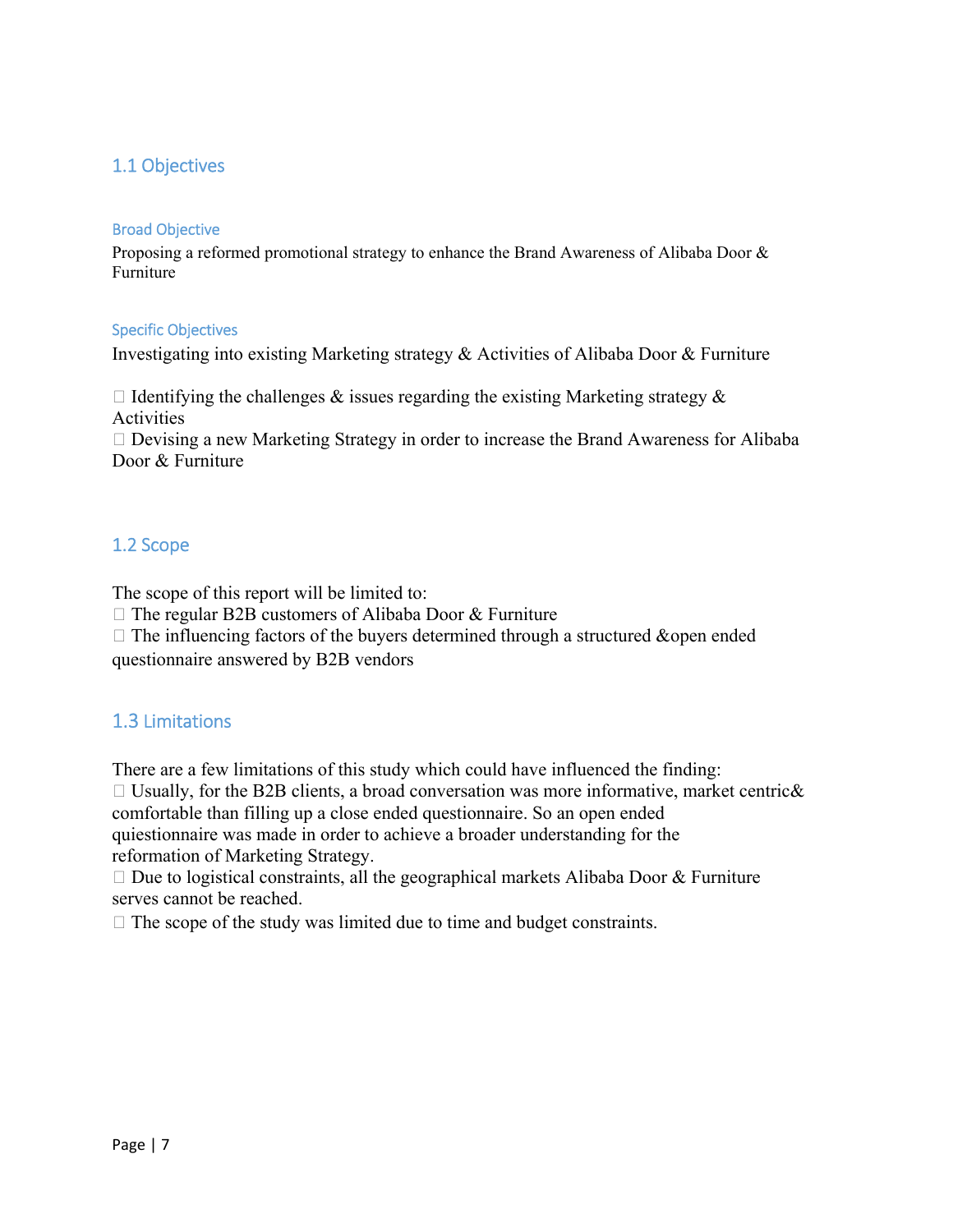## 2 Methodology

The research has been carried out pursuing the avenues of both primary and secondary sources.

#### **Primary Sources of data**:

1. Open ended discussion of the following Alibaba Door & Furniture personnel was carried out:

 $\Box$  ShipluRahman Khan, Director of Marketing, Coronet Impex Limited

□ JainulAbedinShobuj, Human Resources Manager, Coronet Impex Limited

Mohammad Al-Amin , Finance and Accounts Officer, Coronet Impex Limited

2. A number of Alibaba Door & Furniture staffs (Branch Manager, salesmen) who were on duty were interviewed.

3. A B2B survey was carried out covering a total of 10 customers of Alibaba Door & Furniture. These customers were given a questioner designed for this survey.

Selection criteria of the customers-

- Rugular consumers
- Trustworthy consumers
- Knowledgeable customers about the industry

#### **Secondary Sources of data:**

1. The website of "Alibaba Door & Furniture" and the Facebook page of "Alibaba Door & Furniture" were used to collect some basic information regarding the organization.

2. A few online articles regarding Door & Furniture industry were consulted to view expert opinions as well as perceptions of customers regarding this chain.

3. Annual reports of the company were also consulted to gather necessary information including some financials.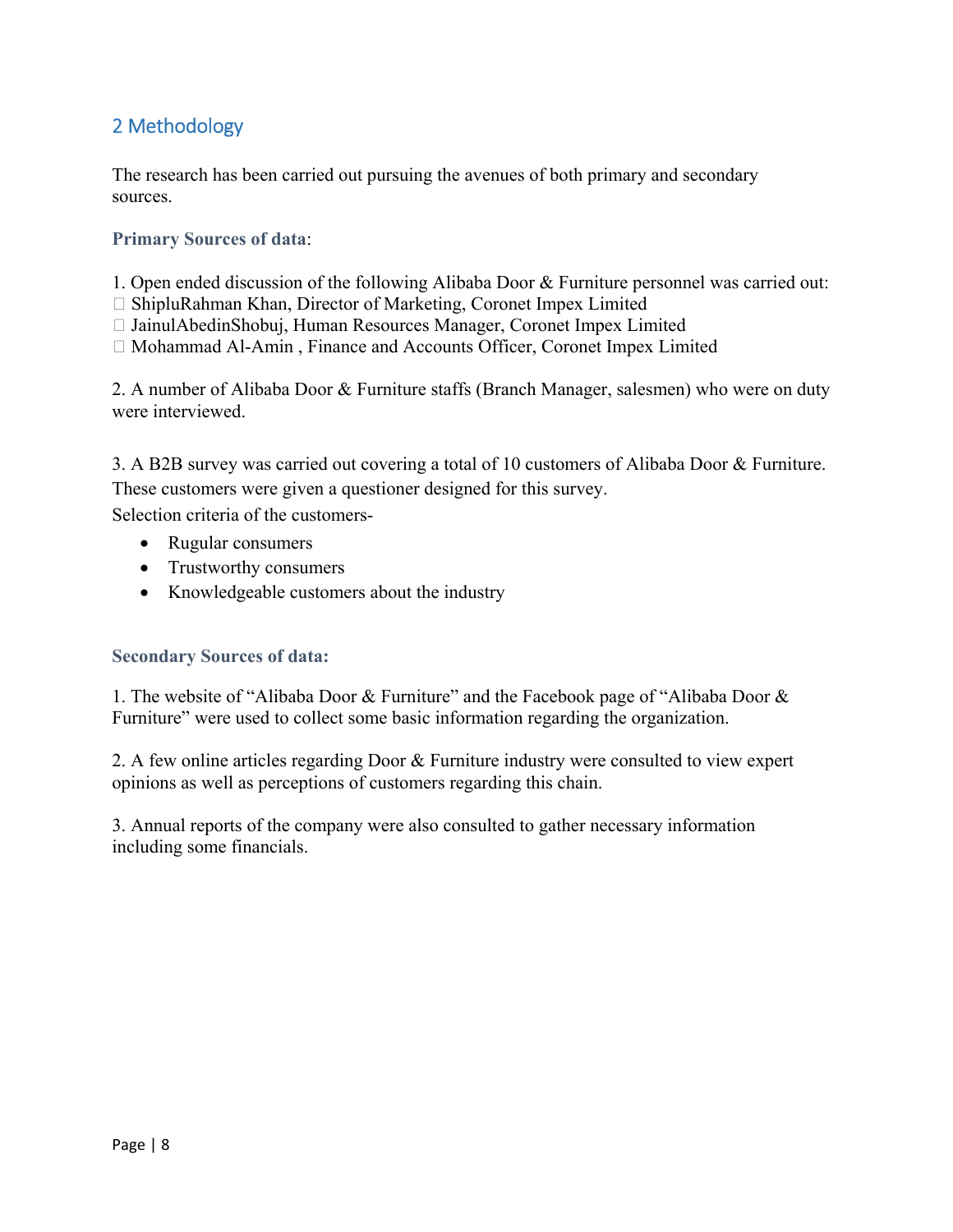## 3 Organization overview

## 3.1 Overview of Coronet Impex

It was founded in 1995 by Mr Mohammad Ali, a visionary who wanted to create multiple brands under this organization. The organization currently caters into Interior solution, Wearing Glasses & Showbiz

## 3.2 Overview of Alibaba door & furniture

Alibaba Door & Furniture are one of the most trusted &well known brand in the industry. Since its inception in 2002, it targeted to provide safety & security through Innovation & competitive pricing. It used to target the high income group in the beginning phase. But with technology upgradation in raw material  $\&$  production process, the brand differentiated its product line  $\&$ started serving the overall market.

#### 3.2.1Mission

The mission statement of Alibaba Door & Furniture is "Providing safety & security to every household of Bangladesh"

#### 3.2.2Vision

The vission statement is "To reach every household of Bangladesh within 2030"

#### 3.2.3Values

- The firms aims to prioritize on
- Uncompromised quality
- $\Box$  Innpvation
- $\Box$  Pricing based on affordability of Income group

## 3.3Products and Services of Alibaba Door & Furniture

#### Exterior

- **•** Boundary Gate
- Double Door (Outward and inward opening)

#### Interior

- SS Door
- MS Door
- Aluminium Door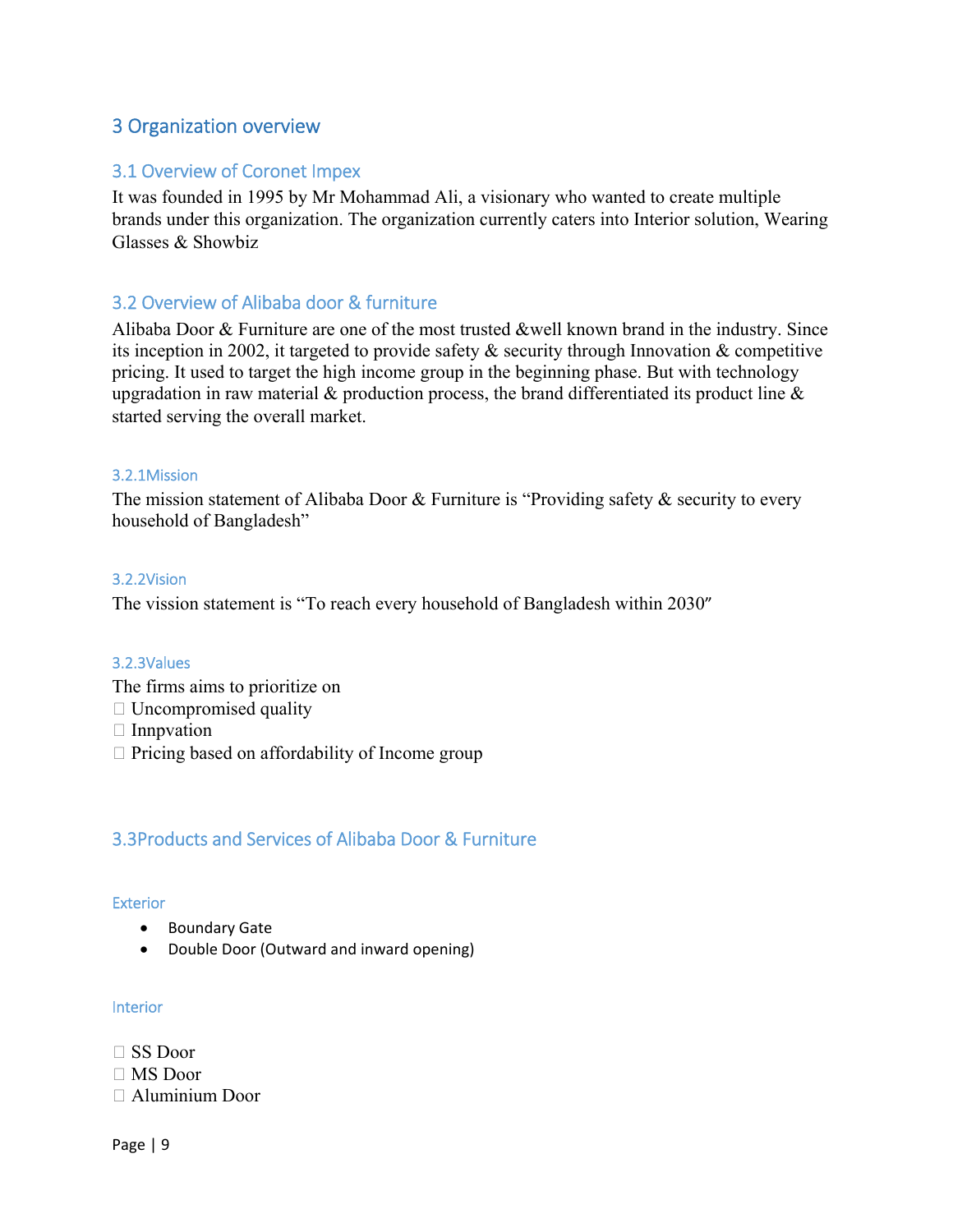Flush Door Fire Proof Door

## 3.4Management of Alibaba Door & Furniture

Coronet Impex is a local organization which is still at its growth stage. The management of this organization is scattered in term of job description. Everyone comes out of their job description & make necessary exceptions in order for the organizational growth.

## 3.5Departments of Alibaba Door & Furniture

Alibaba Door & Furniture comprises of 5 departments

o Administrative o Sales & Marketing o Accounts o HR o Production & R&D

## 3.6Supply Chain Management of Alibaba Door & Furniture

The brand has many product differentiation& the supply chain is basically distributed into two 2 sections

o Raw materials that are acquired locally

o Raw materials that are imported

The supply chain also include proper material accrual & finished product delivery system.

## 4 Market Analysis of Alibaba Door & Furniture Based on SWOC

SWOC analysis aims to identify the key internal and external factors seen as important to achieving an objective. SWOC analysis groups key pieces of information into two main categories:

 $\Box$  internal factors – the strengths and weaknesses internal to the organization  $\Box$  external factors – the Opportunities and Challenges presented by the environment external to the organization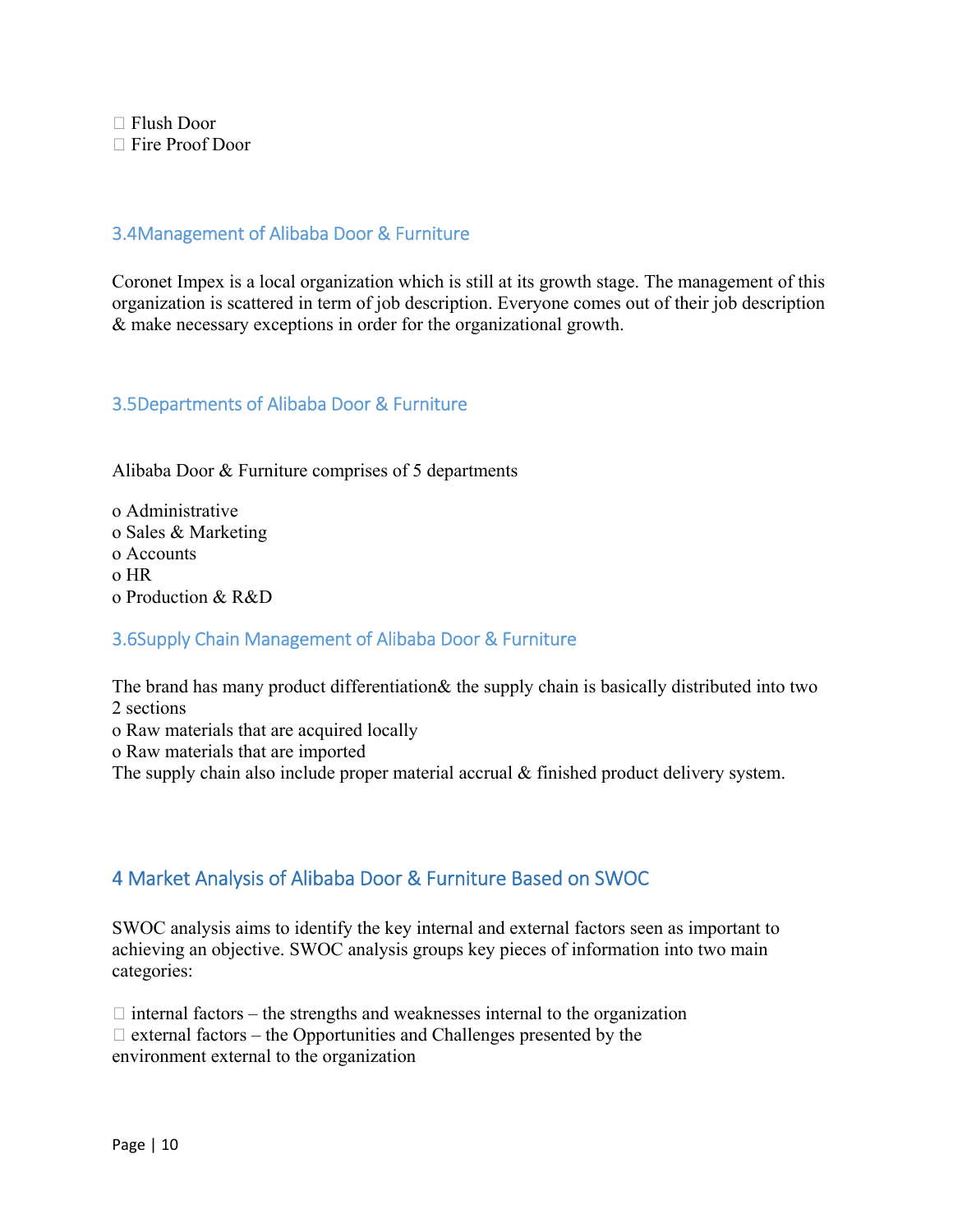## 4.1 Strength:

 $\Box$  This is the most established door brand in Bangladesh.

 $\Box$  It has highest product differentiation in the market.

 $\Box$  It has several manufacturing units which ensures optimum production according to industry practice.

 $\Box$  It uses modern technology for local production which has added levels than the industry practices ensuring added features, longevity, customerization etc.

 $\Box$  The product differentiation has led to price differentiation that enables the firm to cater the total market size

### 4.2 Weaknesses:

 $\Box$  The brand is established as a brand for higher class as it used to target the Upper & Upper middle class group. The new product differentiation that can be availed by people of all classes hasn't yet been communicated properly to the target market.

 $\Box$  The firm is understaffed in terms of B2B relationship engagement.

 $\Box$  The firm doesn't follow proper marketing strategy.

 $\Box$  The firm is still at its very growth phase.

## 4.3 Opportunities:

 $\Box$  The industry is always at a moving phase leaning towards technological advancement & thus cost minimization and product differentiation. So keeping up with this can actually result into catering into a bigger market & incurring more success.

 $\Box$  A recent target market deployed by the brand is the people who are interior conscious  $\&$ would love to allocate reasonable budget to avail the product differentiation.

 $\Box$  As the firm is still at its very growth phase, its continuously exploring new market specially clusters.

 $\Box$  A reformed marketing strategy specifically based can exploring B2B relationships can increase the revenue significantly.

## 4.4 Challenges:

 $\Box$  The local woodshops can always ask for a less price than the brand. This is due to their investement, lower production phases, no warrantee etc.

 $\Box$  Recent increased tax impose on import is going to increase the cost of the product. This is a very significant upcoming challenges

 $\Box$  The recent decrease in selling of land & property due to the current overall negative economic scenario imposes a direct challenge.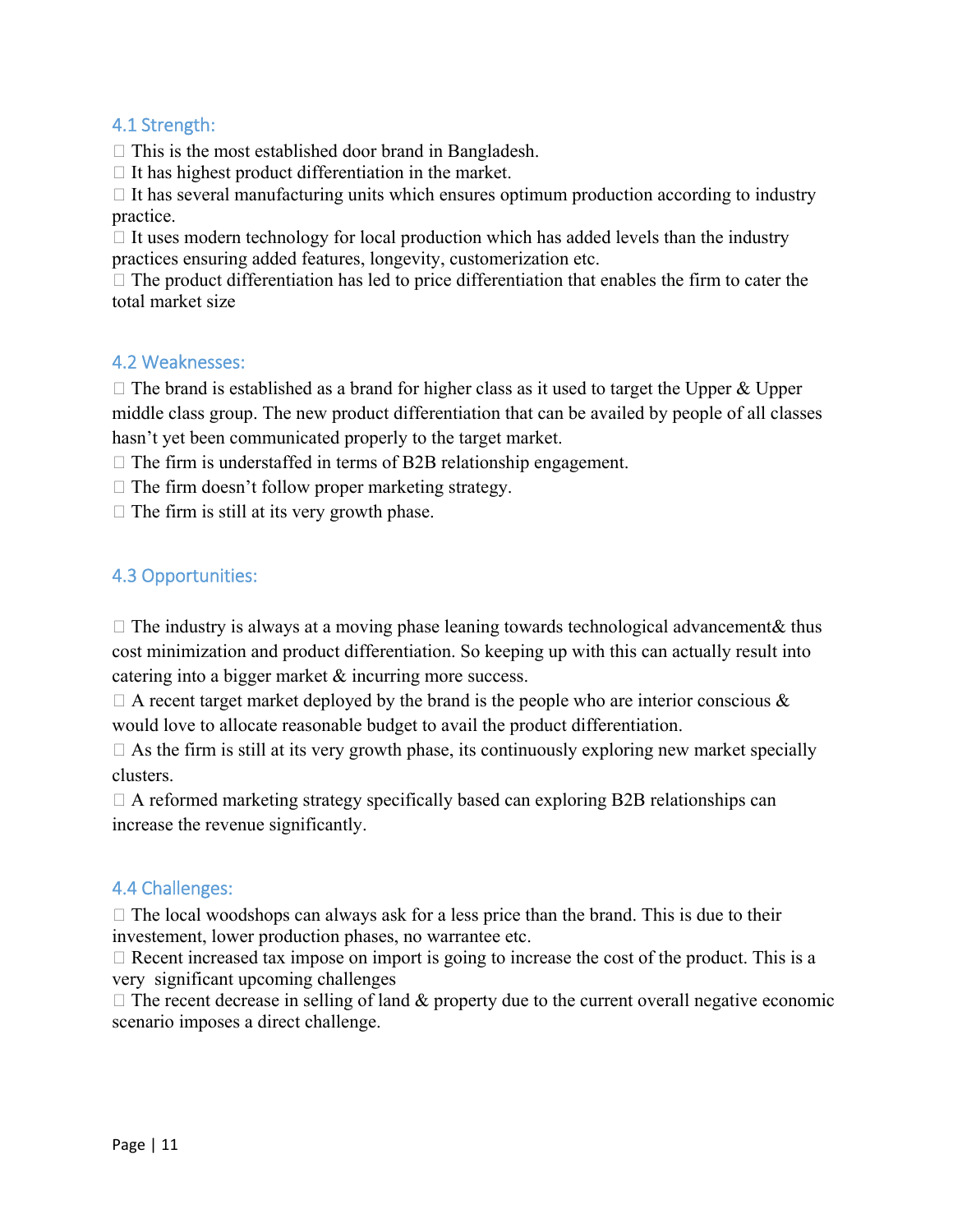## 5 Competitors' Profiles

The competitors' can be profiled into 3 major categories:

o The local Non-Branded vendors:

These are the local woodshops around. They are small in size, operation, production capacity& mostly negative in product quality, warrantee & guarantee issues. But they get entertained with less fixed cost& thus better margin.

o The local Non-Branded vendors who have ensured quality over time: These are the market player of cluster. They either

o produce reasonable quality product at a very reasonable price. or

o Sell door on a B2B basis. Blend of both the practices is also available in the market

o The Branded vendors

This is the highest investor group &biggest market entities i.e. RFL, Hatil, Brothers etc. They remain conscious particularly about product quality to maintain & enhance the brand equity. They have to constantly compete with the other two profiles most of the times because the branded doors has more production cost (due to added production phases) & enjoys les margin.

## 6 STP Model Analysis

"One of the most important strategic concepts, contributed by the marketing discipline to business firms and other types of organizations, is that of market segmentation". Market Segmentation is a process, in which groups of buyers within a market are divided and profiledaccording to a range of variables, which determine *the* market characteristics and tendencies.The process of Segmentation is part of a chronological order, which follows on to include Targeting and Positioning.

## 6.1 Segmenting

Segmenting a market is a process of organizing the market into groups that a business can gain a competitive advantage in.

Page | 12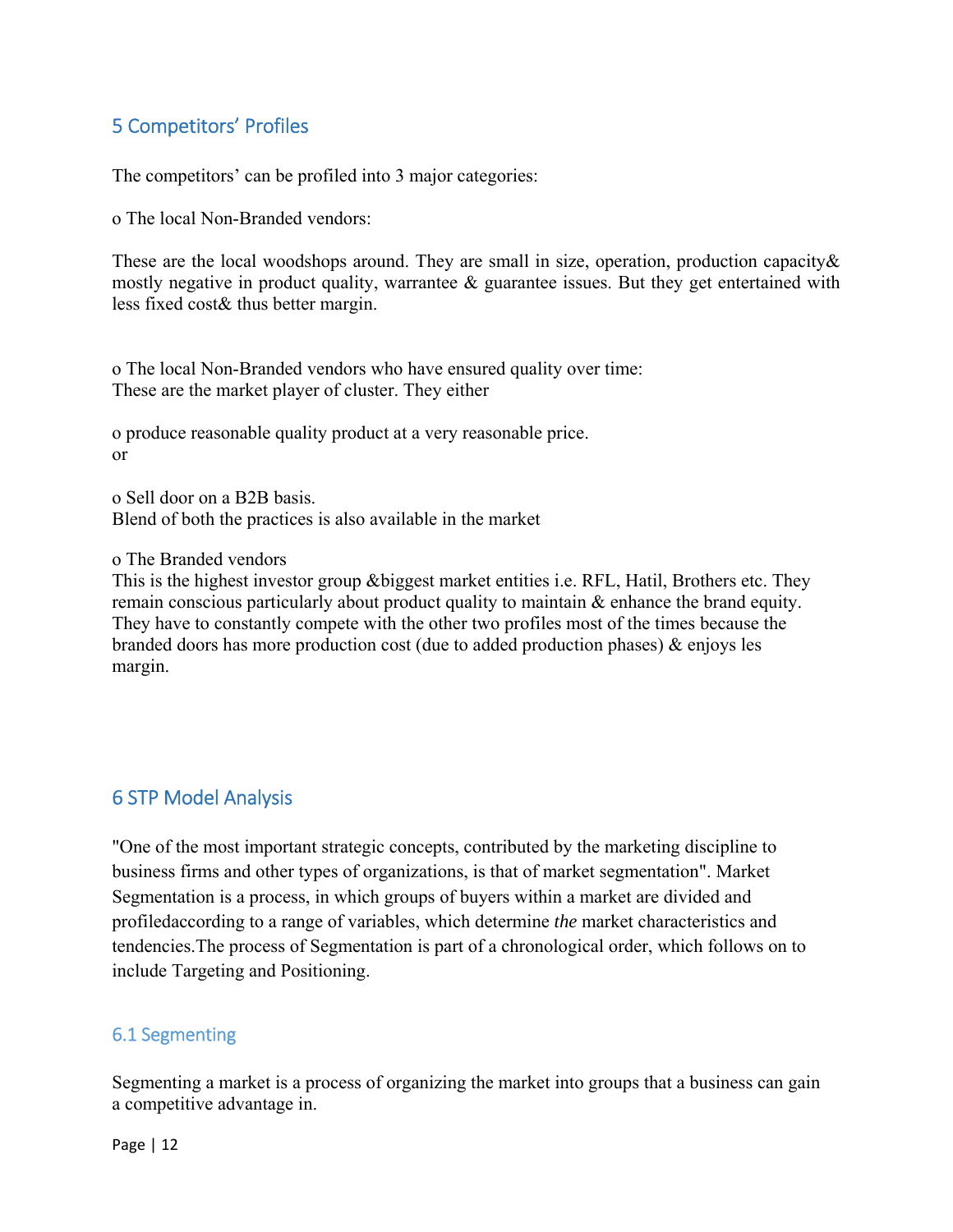The characteristics marketers are looking for are measurability, accessibility, sustainability and Action ability which are discussed based on the brand below

Measurability

It refers to the understanding of size, purchasing characteristics and value needs of a particular segment.

The market the firm is currently entertaining are the new flat, house, commercial space, building, factory owner and so on. The purchasing behavior is based on the following characteristics (according to customers' priority) of product are

- o Appearance
- o Raw material
- o Key features& Innovation
- o Price
- o Value

#### o Accessibility

It refers to the ability to communicate with the segment in an effective manner. The firm lags behind very much as of now in this segment & hence, its imperative to adopt a reformed marketing strategy.

o Sustainability

It indicates the segment is profitable enough to differentiate itself from other segments in the market and *maintains* the value the business offers. As the door industry experience constantly experience innovation, sustainability is there if the target market is mass unlike the previous one.

#### O Action ability

It is the capability of an organization to create a competitive advantage with its offering in the specific segment of the market.

a discovery approach was used in order to segment the market. It gave an idea on the future growth of the segment, and whether its investment outcome is worthwhile. The discovery approach is more suited to a market with a limited customer base like the current industry because the targeted consumer were the new flat, house, bulding, factory, commercial space owners.

## 6.2 Targeting

Targeting is a follow on process from segmentation, and is the process of actually determining the select markets and planning the advertising media used to make the segment appealing. Targeting is a changing environment. The targeting will be achieved through mainly TVC, radio advertisement & digital campaign. Behavioural targeting is a product of this change, and focuses on the optimization of online advertising and data collection to send a message to potential segments. This process is based around the collection of 'cookies', small pieces of information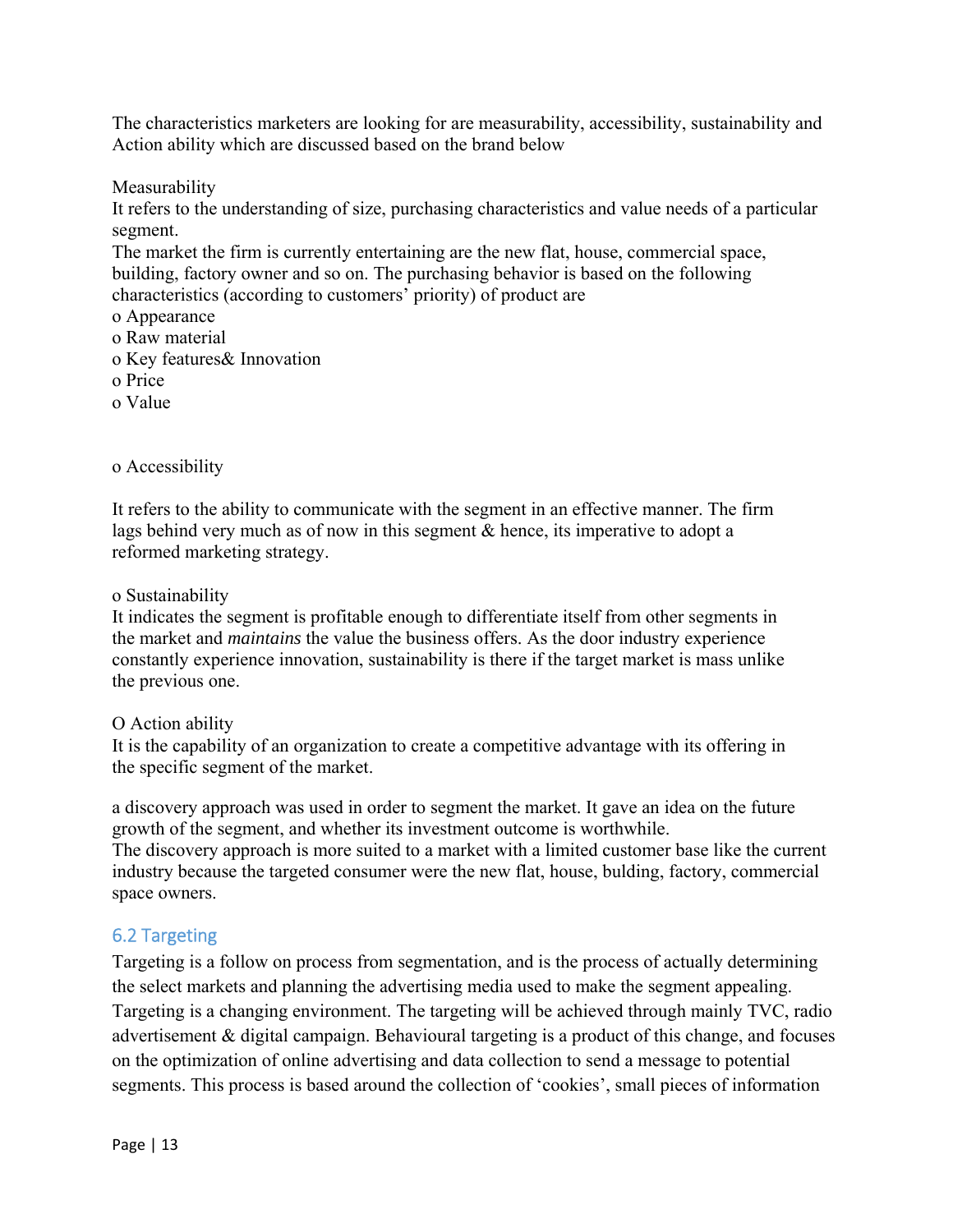collected by a consumer's browser and sold to businesses to identify potential segments to appeal to. For example, someone consistently accessing housing, land, flat, commercial space sale  $\&$ interior based searches will be having the suggestion to visit the company website. Viral video based on story telling & focused on product features will be shared under the digital campaign as well

## 7 Marketing Strategies

## 7.2 Current Strategies

#### 7.2.1 Business to Business (B2B)

The current marketing strategyof the organization regarding B2B is at a very primary stage. The only existing B2B relationship with the firm is with its authorized dealers. Rebate/ discounts are offered to the dealers & incentives are also provided based on sales target basis.

#### 7.2.2Business to Consumer (B2C)

The firm functions solely based on B2C basis where consumers directly approaches the firm in order to purchase.

The existing marketing approach to address directly the consumer is TVC & sales promotion ads. Attending different fairs related to the industry (i.e. Housing Fair, rehab Fair). But the most response is achieved through Dhaka Intl. Trade Fair.

## 7.3 Identified Challenges

- $\Box$  No target market based marketing strategies
- $\Box$  No ATL & BTL campaign in particular
- $\Box$  Positioning strategy needs upgradation
- $\Box$  No product based marketing
- $\Box$  No B2B based marketing in particular

## 8 Proposed Strategies

Marketing practice of door industry has been a very recent phenomenon due to the understanding of the importance of branding for long term business even for door industry. It is interesting particularly in this industry because the typical consumers & potential customer of this industry are either owners of new flat, commercial space, factory, office & building or very rarely the people who want to renovate these belongings. They seek luxury but in a cost effective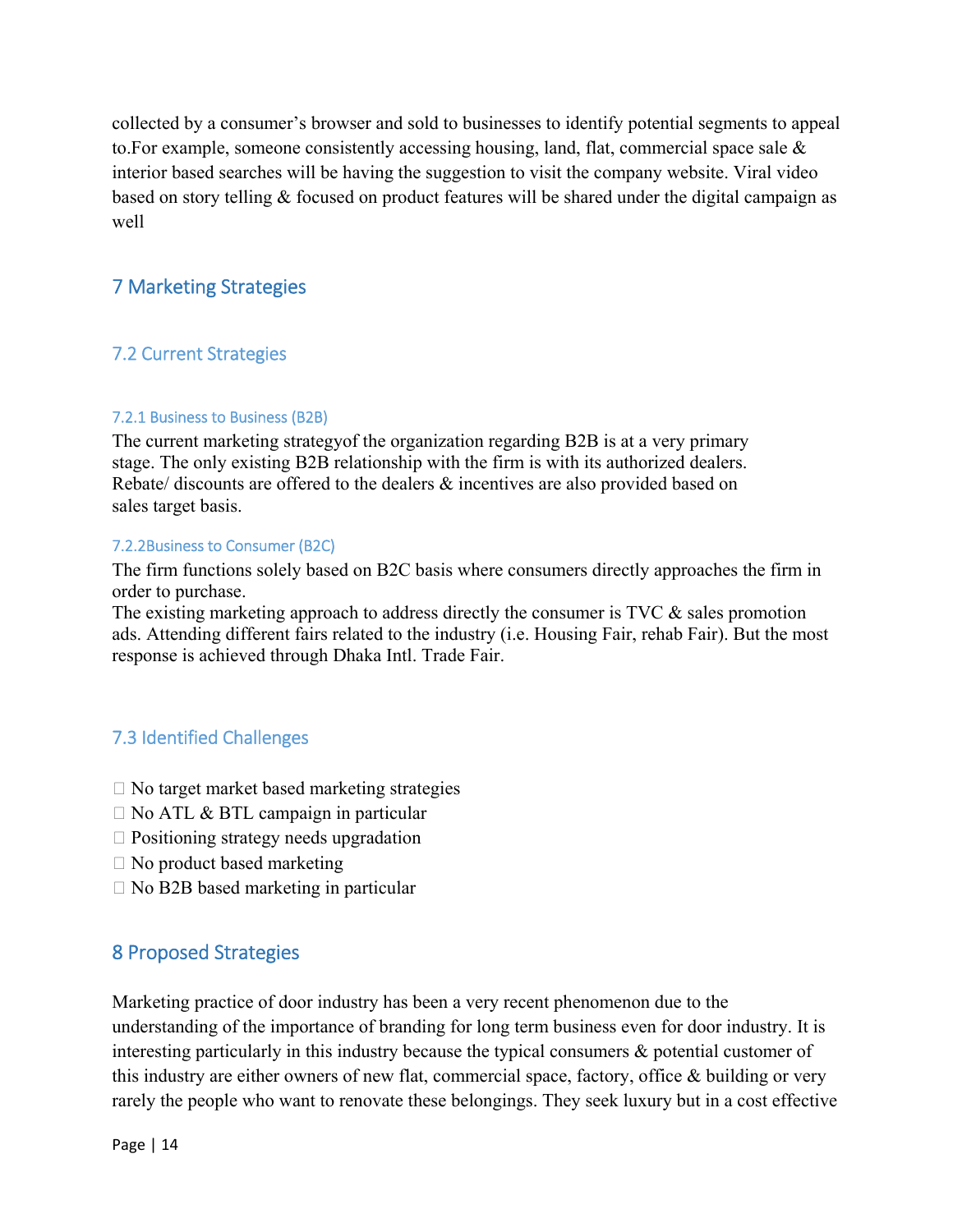manner. The main competition are the regular local shop-based manufacturers where they build doors & furniture in accordance of the customer requirement or plagiarizing the designs often after tough negotiation. Branded door manufacturers come latter in the competition. The main decision making/negotiation factors are Material, Design, Size, Strength &Durability. The drawback to avail this service is no assurance of processing layers which decides the longevity of the product. Where the reputed door brands increase Production & Supply Chain layers in order to maintain brand image, the local shop-based manufacturers don't second this & inevitably can quote for less price. So, a Holistic approach is needed targeting both the B2B & B2C relationships is needed to increase Brand Awareness & Brand Recognition.

#### 8.2 Business to Business (B2B)

#### 8.2.1 Trade Price (TP) Promotion

A rebate should be provided to every B2B purchase. Based on the current industry practice, it should be 5%.

#### 8.2.2 Depo Price (DP) Promotion

A promotional percentage on the listed price should also be introduced. Based on the current industry practice, it should be 4%.

#### 8.2.3 Programs Focused on B2B Target

Brands introduce many programs all the year round. However, based on the current industry practice, a growth program should be introduced for this brand towards its B2B customers. The growth program should state that if any B2B vendor can sell door worth of 85 lakhs in 2 months, they would be awarded with a lucrative motorcycle.

The reasoning for this program is, the B2B vendors tend to relax a bit having purchased the product at a rebated promotional price. It activates the basic business principle to buy goods from suppliers (in this case Alibaba Door & Furniture) & to sell it to other customers. But with this growth program, they will be more motivated to sell more. Specially, motorcycle is one of the most lucrative trade promotion tool  $\&$  it will boost the growth program.

#### 8.2.4 Yearly Trip Abroad

The Sales Representatives & Zonal Managers achieving the highest sale around the year would be awarded with a trip abroad with another 3 family members.

#### 8.2.6Others

The B2B vendors' wives would be contacted through the HR team constantly letting them know about the jewelry offers on the market ( affordable & reasonable enough for the company)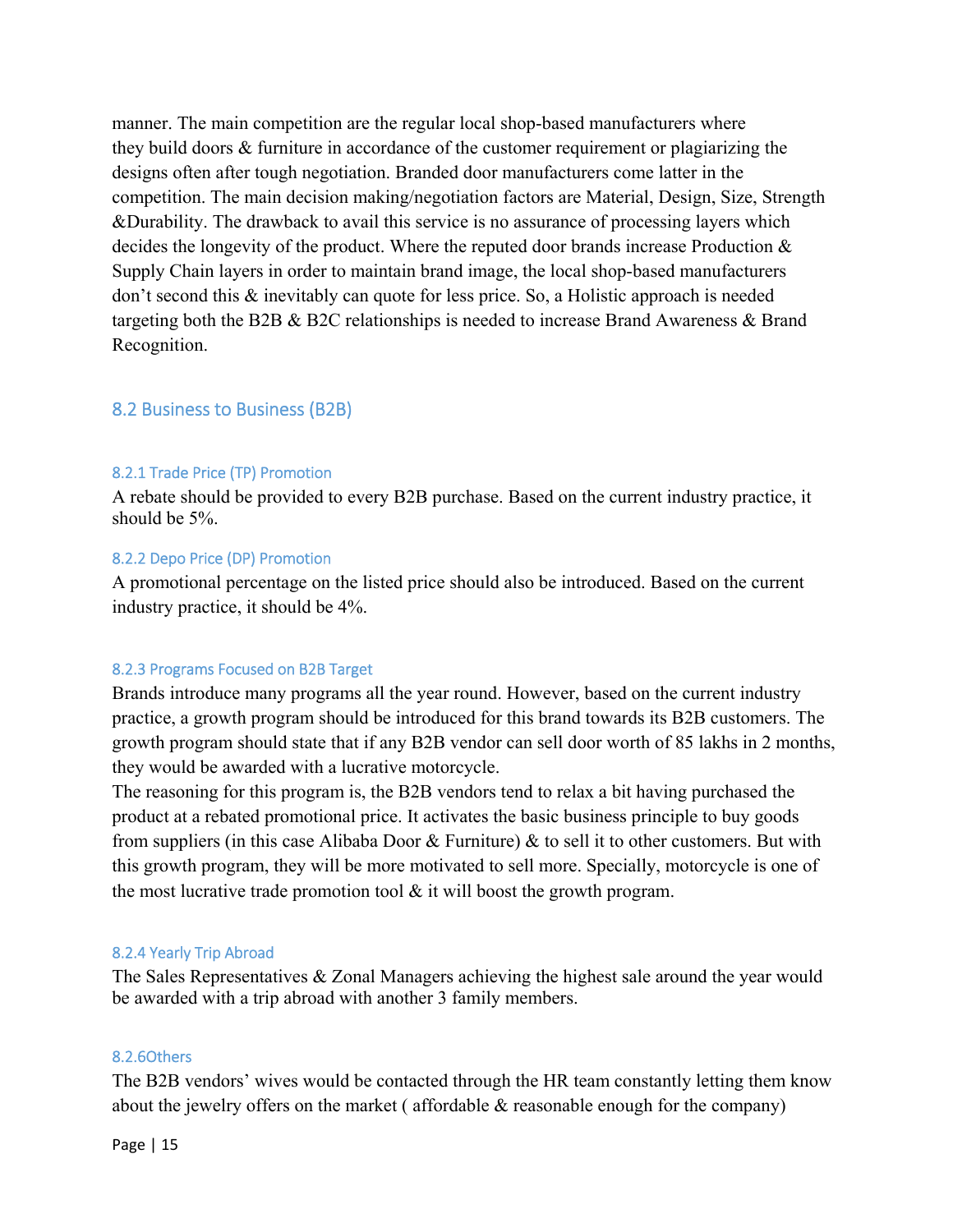#### &motivate their spouses to achieve a semi-annual sales target.

## 8.3 Business to Consumer (B2C)

#### 8.3.1 Above The Line (ATL)

This directly addresses the end consumer of the product. The underlying reasoning for emphasizing on this is many of the product differentiation hasn't been communicated properly. So a range of TVC's has been conceptualized via several meetings with 2 Adfirms based on the Category, Focussed/ Key Features, Price Range, Target Group, Advertisement Concept, Pay Off Line

#### SS & MS Door

#### Category

It falls under the Exterior door category for home, flat, commercial space, factory, office & building.

#### Focussed/ Key Features

The key features which the ATL campaign of this product would particularly focus on are

- $\Box$  Price
- $\Box$  Design
- $\Box$  Several Locks on one door (as much as 9 locks)
- $\Box$  Durability (Warrantee for as much as 30 years)

#### Price Range

The price range for SS Doors is 30-40 thousand BDT whereas MS Doors starts for 27000 BDT onwards.

#### Target Group

The Target Group for this communication would be the upper, middle & upper middle class people who recently owned home, flat, commercial space, factory, office& building or are looking to renovate them. The latter TG is a recent addition from the firm's perspective in order to increase the potential client base.

#### Aluminium Door

#### Category

It falls under the Interior door category for home, flat, commercial space, factory, office  $\&$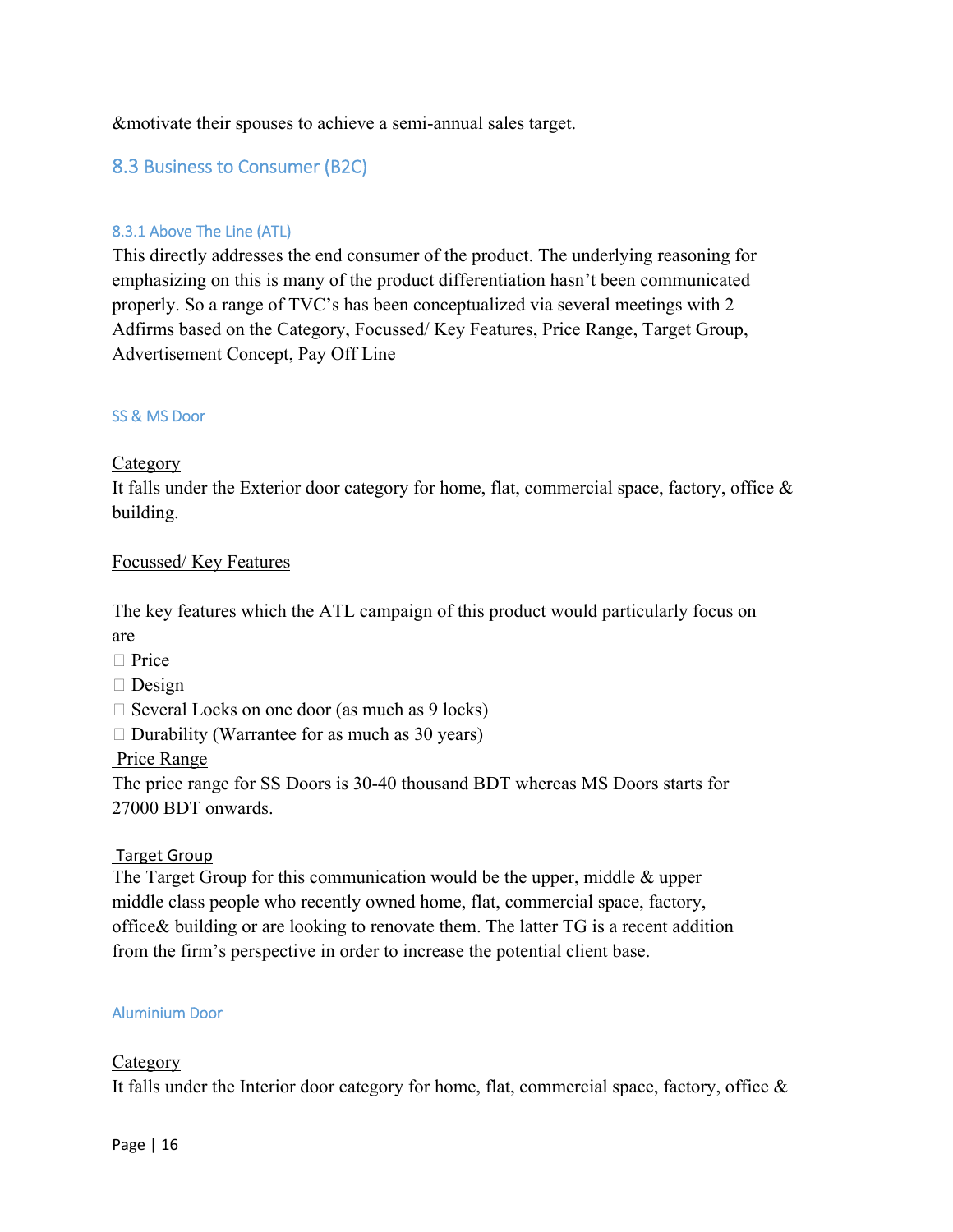## building.

## Focussed/ Key Features

 $\Box$  A dream door for the interior conscious people which is a differentiation in current industry practice □ Attractive design  $\Box$  Better quality than the industry practice in thickness & material

## Price Range The price ranges from 8 to 25 thousand BDT varying in material, thickness  $\&$  design

## Target Group

 $\Box$  Interior Conscious people who would go for a reasonably priced door that

would add to the interior value  $\Box$  New & old owner of home, flat, commercial space, factory, office & building

## Wooden Door

## Category

It falls under both the Interior & Exterior door category for home, flat, commercial space, factory, office & building.

## Focussed/ Key Features

Comes with additional Production layers which sets the doors apart from the local woodshopdoors&ensures the durability & long term commitment of the brand. The additional production layers are o Chemical Treatment o Wood Seasoning o Innumerable design by latest tech CNC Machine Price Point  $\Box$  5 year replacement warrantee

## Price Range

The price range start from 5500 onwards based on the wood & design.

## Target Group

The Target Group for this communication would be

#### Page | 17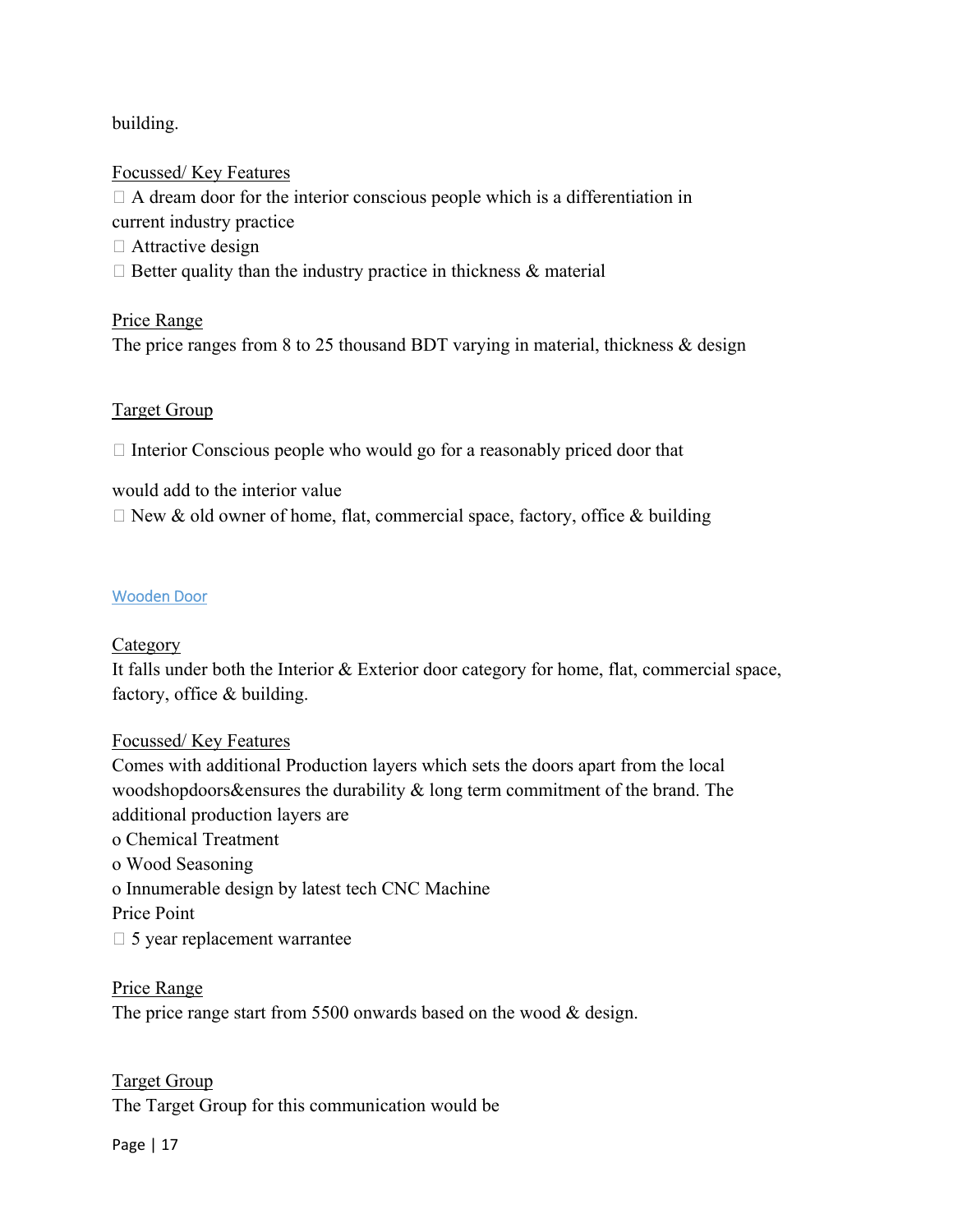Overall Door market  $\Box$  In case of premium wooden door, The interior conscious people are also a part of the Target Group.

## 8.3.2 Below The Line (BTL)

Below The Line (BTL) advertising for the products would be sponsoring or organizing programs which would be related to o Safety o Security

## 9 Conclusion

The Door industry in Bangladesh has a enormous market locally & globally. Its always at continuously moving state because of technological upgradation in raw material & production process. The market used to be catered by the local woodshop  $\&$  cluster vendors. Due to the market potentials of this industry, wealthy organizations have become interested in this  $\&$ introduced different brands with competitive offering during the last 10-12 years.Alibaba is proudly rulling the door industry for the past few years and it has got a long good way to go.

## 10 Appendix

The target market of door industry is the new flat, house, commercial space, factory owners which is very scattered in terms of income groups. The main focus points of the open ended conversation was

- $\Box$  current industry marketing practices
- $\Box$  how the incentives work & motivate B2B relationships
- $\Box$  Existing marketing practices
- $\Box$  how to upgrade
- $\Box$  the brands competitive advantage
- $\Box$  the focused target group & B2B relationships
- $\Box$  Some drawbacks of the firm was also talked about identifying product delivery,

packagingetc